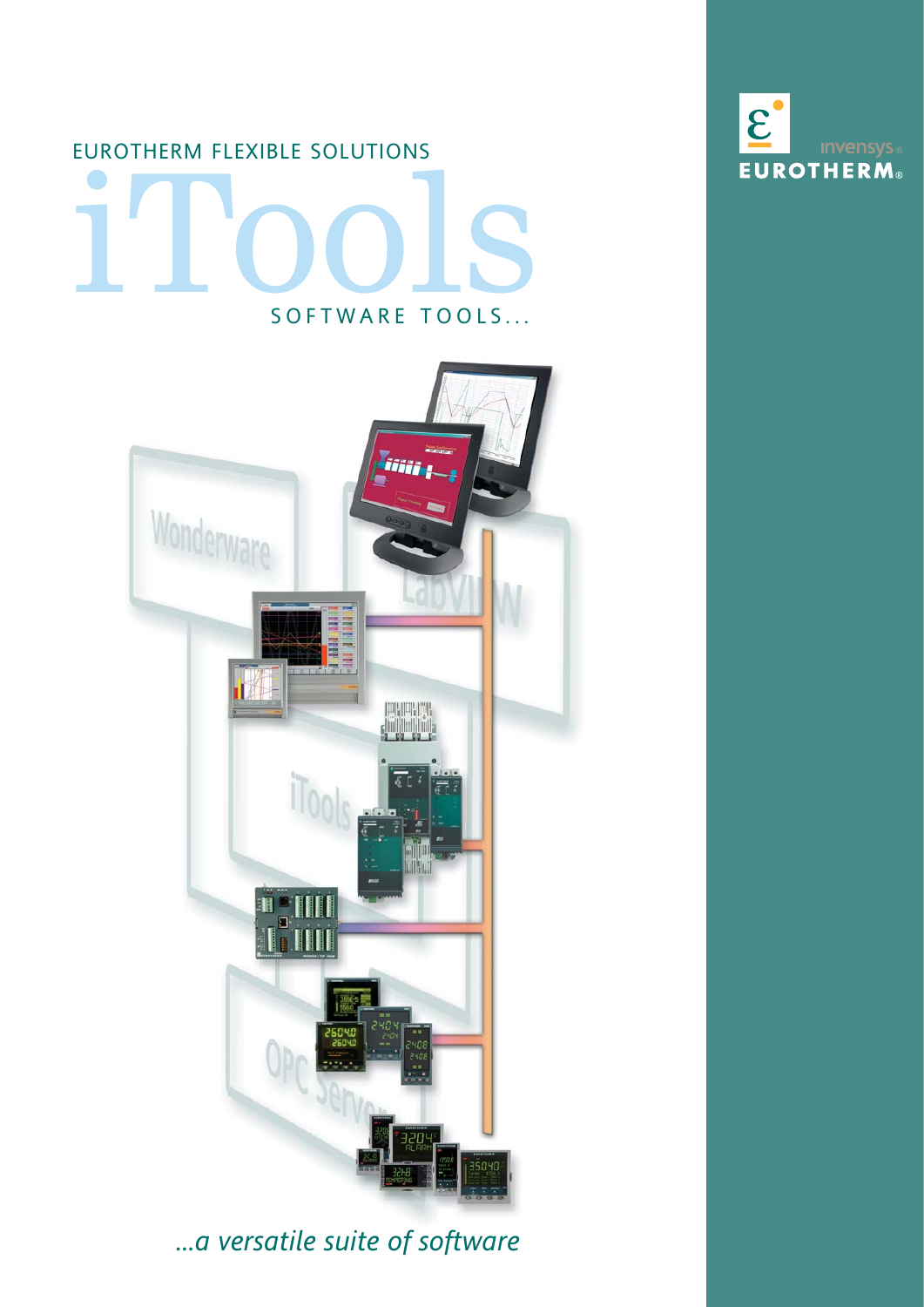## **iTools**

#### **Configuration, Data Logging, Communications and Monitoring Software**

- **Configuration with Wizards to help the user**
- **Graphical wiring editor**
- **Cloning**
- **Terminal wiring visualisation**
- **Data logging and trending**
- **Setpoint program editor**
- **Process monitoring**
- **OPC Server**
- **Remote connection**

NEW WARDEN

iTools is a versatile suite of software tools to allow configuration and monitoring of all Eurotherm® 2000 and 3000 Series Controllers and the T630 Process Controller. It also provides runtime monitoring of the 6000 Series graphical recording and data management units. It is capable of editing, storing and 'cloning' complete controller configurations as well as setting up data logging, process monitoring and Ethernet and modem connections.

#### **GRAPHICAL WIRING EDITOR**

- **Simple 'Drag & Drop' wiring**
- **Pre-configured function blocks**
- **Access to real time monitoring**

Configuring Eurotherm controllers has never been easier with the Graphical Wiring Editor within iTools. This intuitive tool allows the user to configure 3500, Mini8® Controller, 2604 and 2704 controllers, using a simple drag and drop graphical interface. By using pre-configured function blocks within the Graphical Wiring Editor, the user can develop advanced control applications in minutes.

# **THEFT OF** Ē ŧ.

**USER PAGES**



The User Page Editor is used to set up custom controller displays. Various display styles are supported, including bargraph, numerical and custom messages. It shows a scrollable sequence of parameter values in a variety of display styles.



**TERMINAL WIRING**

Terminal Wiring allows the user to view the rear terminal panel of the selected device, and to determine the hardware setup. When online this view automatically updates to reflect the current instrument configuration. When developing a configuration offline, this view allows the user to define the requires device I/O.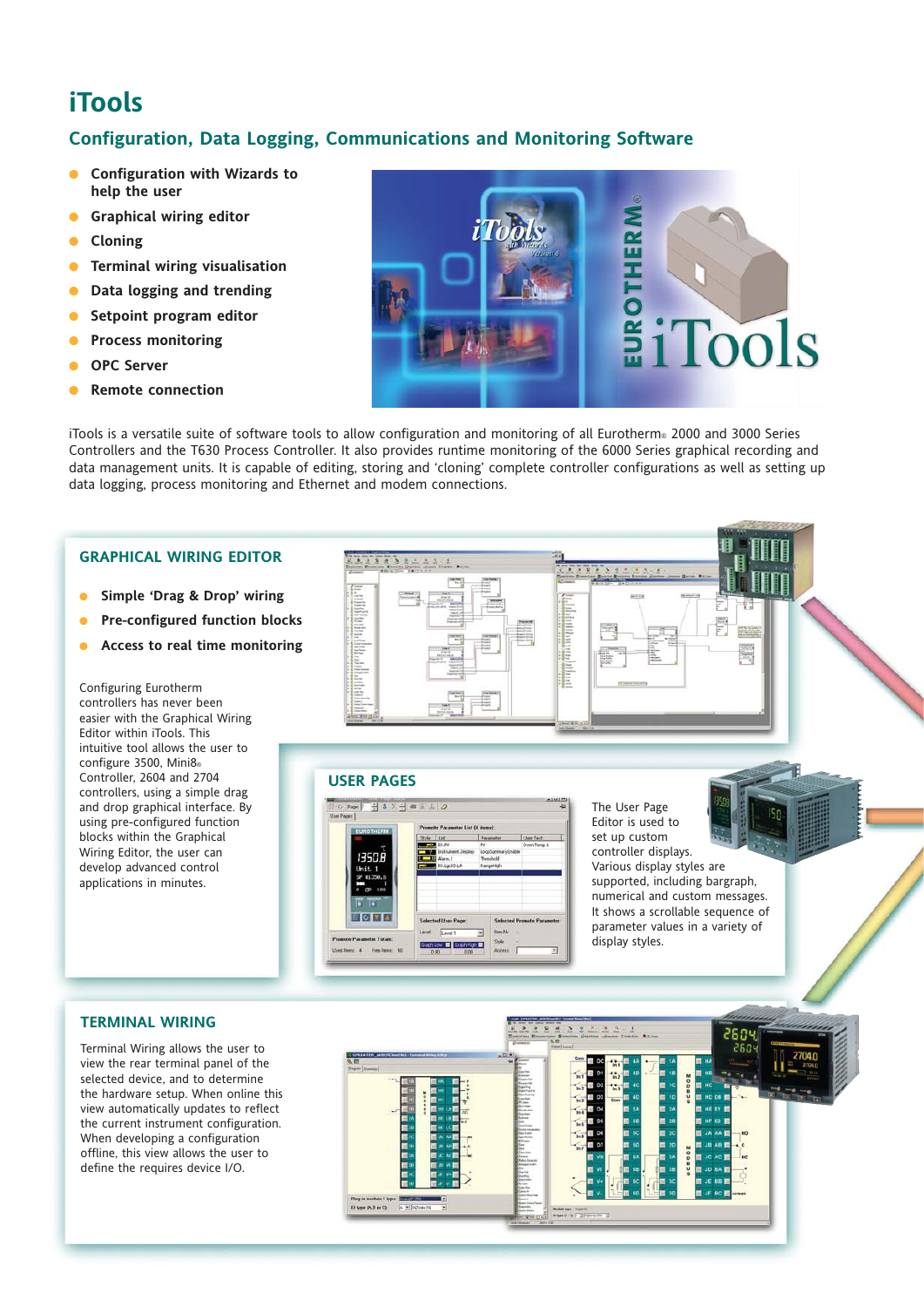#### **VIEW BUILDER/RUNNER**

- **Customised screens**
- **Import background images**
- **User buttons to switch between screens**
- **Live data monitoring**
- **Operator interface to controls**

View Builder allows users to create PC based customised screens for simple process monitoring, commissioning and diagnostics to suit their process needs.

Once a View Builder screen has been created, the View Runner shows live values from the process with interactive buttons as an intuitive operator interface.

iiif

#### **OPC SCOPE**

.......

OPC Scope is a separate utility that allows trending, data logging and Dynamic Data Exchange (DDE). It is an OPC explorer program that can connect to any OPC server that is in the Windows registry.

Both data logging and trending are available and the user can trend and view live data, with a scaleable time axis between 1 minute and 1 month. This utility also offers a Historical Review mode and data can be logged onto the PC hard disk, from which it may be retrieved and analysed in an Excel spreadsheet.

#### **DEVICE PANEL**

Clicking on this Views Toolbar item causes a front panel faceplate of the selected device to appear in the main iTools frame. For many instruments types, any digital displays and/or push buttons etc. which 'appear' on the device itself, are mimicked on this Device Panel View, allowing the device to be 'operated' via iTools (instead of at the panel) if desired.

2404

2401



#### **FLASH MEMORY EDITOR**



The Flash Memory Editor allows the editing of five tabbed lists. These are used for user messages and recipes.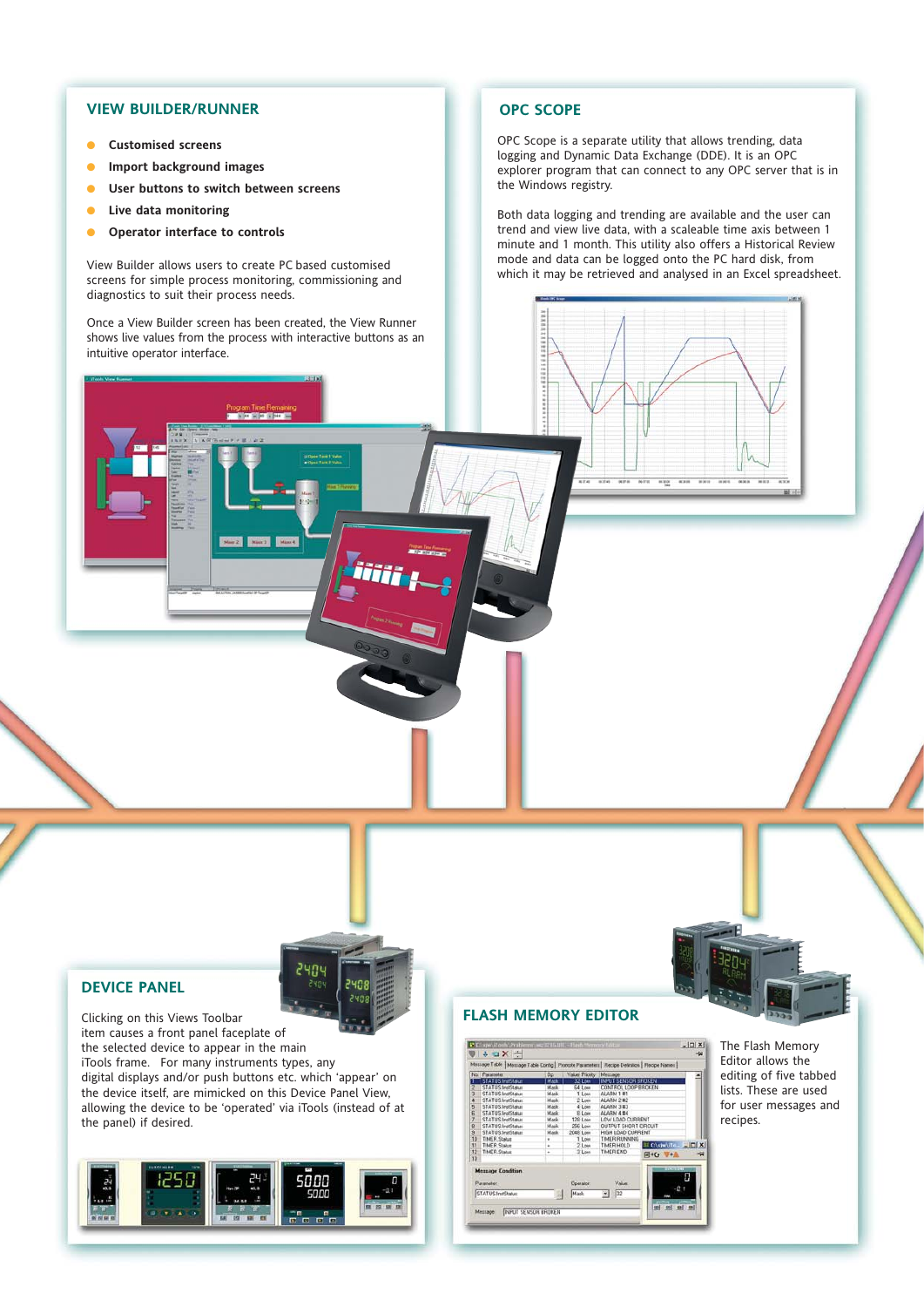#### **PROGRAMMING**



- **Simple setup of setpoint profiles**
- **Store, retrieve and download program files**
- **Unlimited program storage**
- **Online and offline editing**

The Setpoint Program Editor within iTools provides a simple method of configuring setpoint profiles and programmable event outputs. Programs can be edited live - online with the controller, or offline - for download after editing or storage of the profile. Storage of profiles is limited only by the amount of disk space available on the PC.

#### **WIZARDS**

Configuration wizards are provided to simplify the configuration of a number of Eurotherm controllers. The user is provided with a number of pages giving a step by step configuration process with interactive help and graphical demonstrations of the different options. Tools can be provided to allow advanced users and OEMs to create their own wizards.



The wizards can either run stand-alone or within iTools and will be automatically offered when the instrument is first loaded into iTools.

#### **DEVICE AND WATCH RECIPE EDITOR**

The Device Recipe Editor is used to configure a recipe parameter list to be stored and used within the controller.



The watch window allows the user to monitor defined parameters from different browse lists.

## **PARAMETER EXPLORER** 260 3

**William** 

The parameter explorer window shows the parameters associated with the current iTools browse list. This list is continuously synchronised with the user's browsing activity in the iTools browse panel tree.

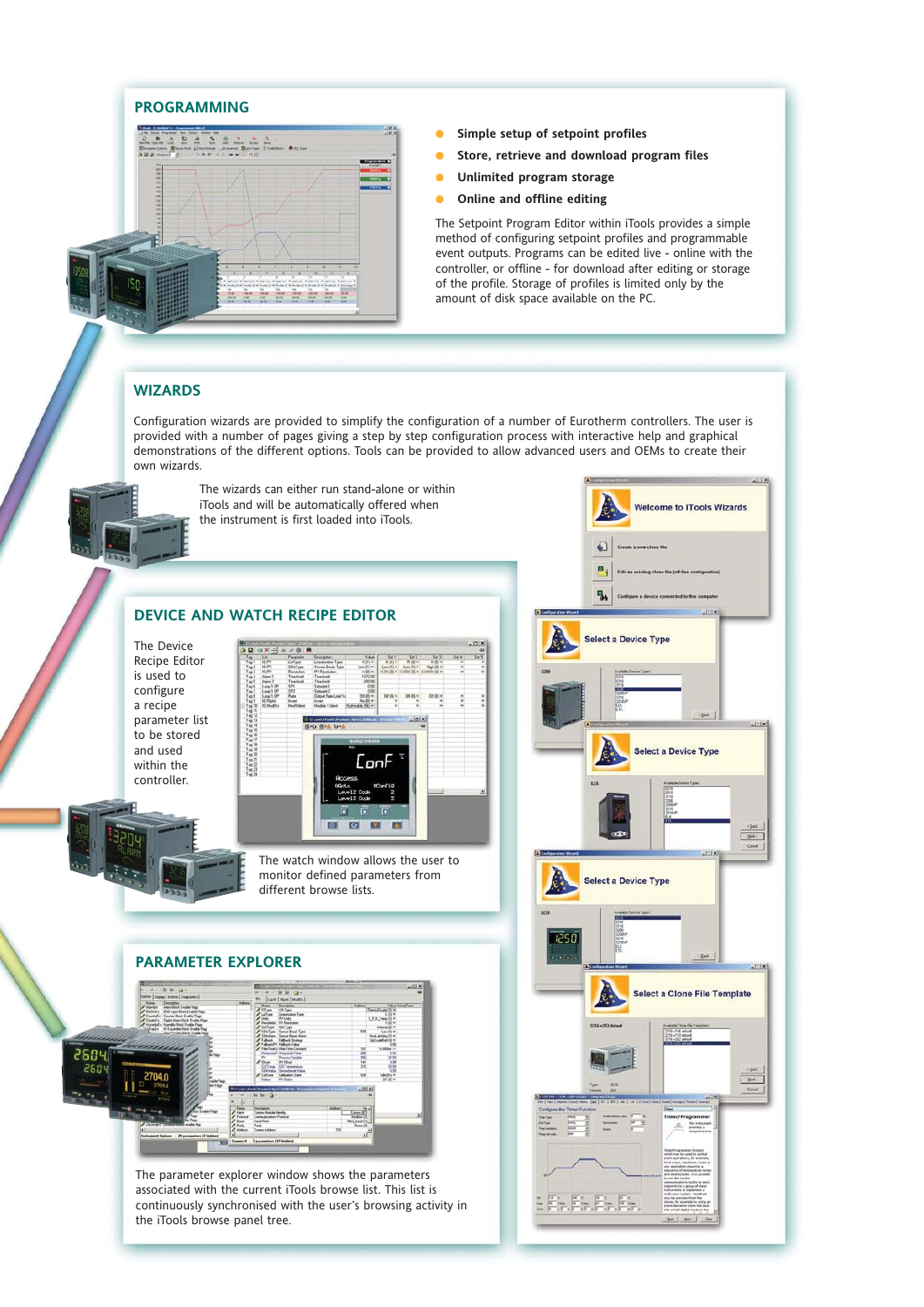## **iTools Engineering Studio**

Versatile suite of software tools designed to simplify the configuration and visualisation of Eurotherms range of controllers and data management

Editors include **GRAPHICAL WIRING TERMINAL WIRING USER PAGES PROGRAMMER PARAMETER EXPLORER DEVICE RECIPE EDITOR CONFIGURATION WIZARDS CLONE FUNCTIONALITY**

visualisation using Eurotherms embedded OPC server includes **DEVICE PANELS OPCSCOPE OPC CLIENT VIEW RUNNER WATCH RECIPE WINDOW REMOTE CONNECTION**





monitoring tools

● Includes advanced communication diagnosic and **Controllers**